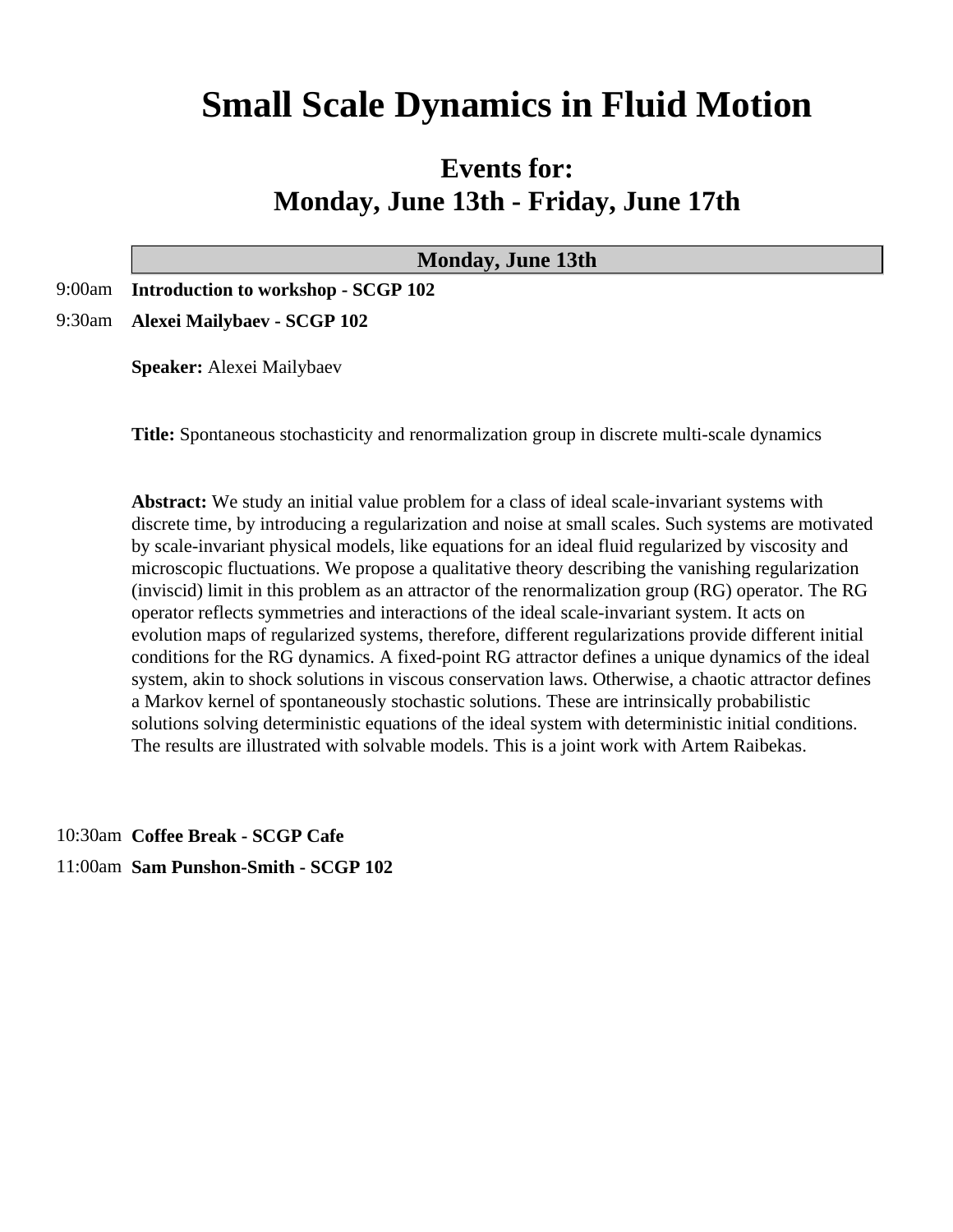**Speaker:** Sam Punshon-Smith

**Title:** Using regularity to estimate Lyapunov exponents

**Abstract:** I will discuss a new method for estimating Lyapunov exponents for hypoelliptic diffusions from below using local regularity of stationary measures on the projective bundle. For damped driven truncations of nonlinear conservative SPDE in fluctuation dissipation scaling, I will outline a general strategy for proving positivity of the top Lyapunov exponent that can be applied to Galerkin truncations of the stochastic Navier Stokes equations on T^2. I will also discuss ongoing work extending this method to the Grassmannian bundle to give information on the sum of the first k Lyapunov exponents, giving a possible strategy for estimating growth of attractor dimension from below.

12:00pm **Lunch - SCGP Cafe**

#### 1:30pm **In-Jee Jeong - SCGP 102**

**Speaker:** In-Jee Jeong

**Title:** Critical Sobolev ill-posedness for incompressible Euler

**Abstract:** We present a quantitative and robust proof that the incompressible Euler equations are strongly ill-posed in critical Sobolev spaces, in the sense that norm inflation and nonexistence occur for critical initial data. The argument is based on combining the Key Lemma of Kiselev-Sverak with certain stability estimates for dyadic bubbles. This strategy extends to related incompressible and inviscid fluid models and has consequences for the dissipative counterparts. Based on joint works with Tarek Elgindi, Tsuyoshi Yoneda, and Junha Kim.

2:30pm **Klas Modin - SCGP 102**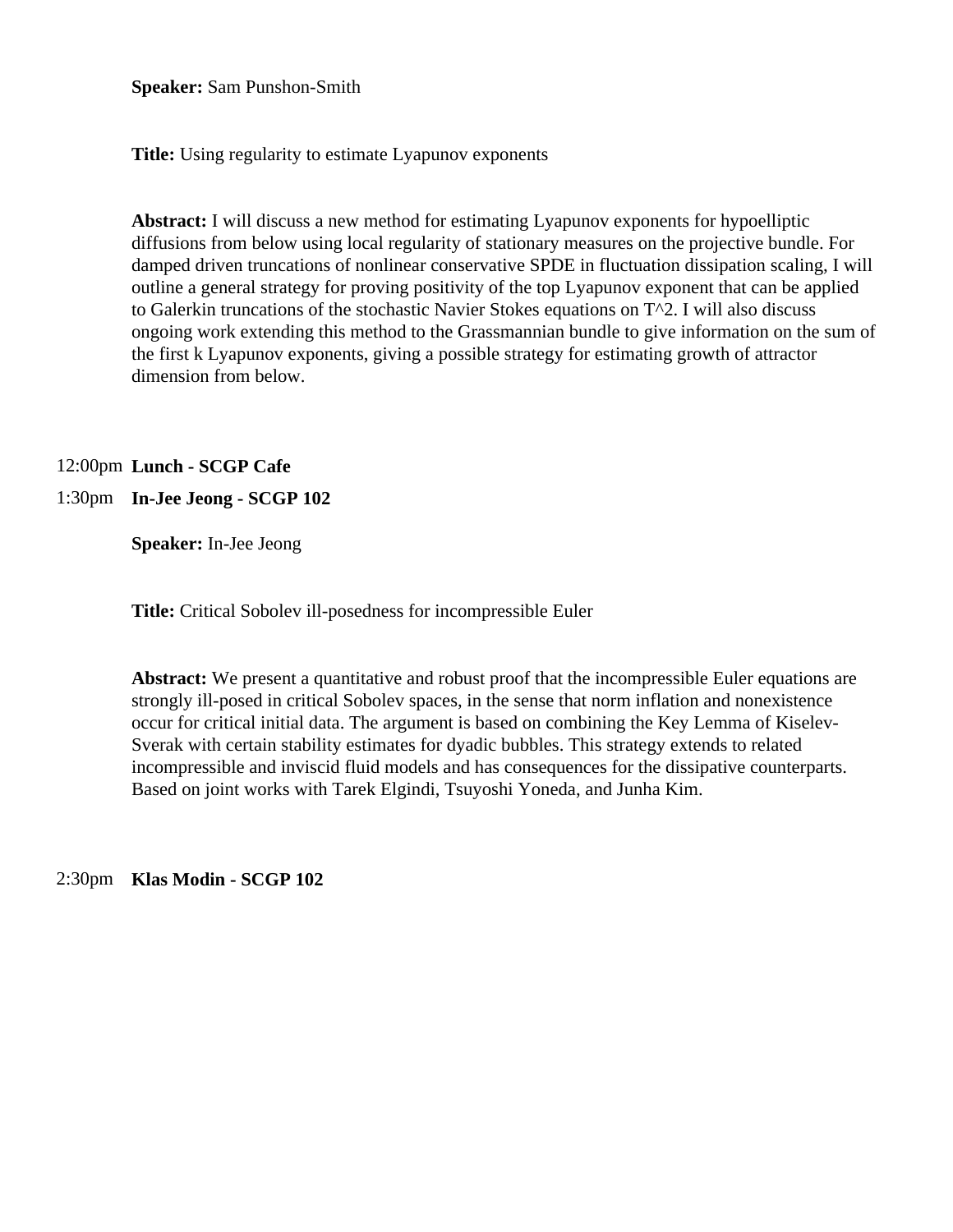**Speaker:** Klas Modin

**Title:** Zeitlin's model: old and new

**Abstract:** In 1991 Vladimir Zeitlin used quantization theory to discretize two-dimensional ideal hydrodynamics. Contrary to other discretizations, Zeitlin's model preserves the underlying Lie-Poisson geometry. It also brings forth a dictionary between hydrodynamical notions and concepts in linear algebra and Lie theory. With an emphasis on these connections, I shall present Zeitlin's model and discuss its long-time qualitative behavior.

#### 3:30pm **Coffee Break - SCGP Cafe**

#### 4:00pm **Discussion/Open problem - SCGP 102**

| <b>Tuesday, June 14th</b>                          |
|----------------------------------------------------|
| 9:00am Half Talk: Julia Domingues Lemos - SCGP 102 |

**Speaker:** Julia Domingues Lemos

**Title:** based approach for time-correlated closures of turbulence models

**Abstract:** Shell models of turbulence are a class of dynamical deterministic systems used to model energy cascade and other key aspects of the Navier-Stokes equation. Some, such as the Sabra model, also present intermittency. We study a way to rescale the variables of the Sabra model, where we observe hidden symmetries and universal distributions. We then use such fine distributions to write closures, i.e., missing expressions for some of the Sabra variables. Our closures rely on approximating probability density functions using a Gaussian Mixture Model, which makes them probabilistic by nature and allows us to write time-correlated closures. We also provide a framework where other Machine Learning tools can be employed with reduced black-box aspects. This is a joint work with Alexei A. Mailybaev.

#### 9:30am **Gregory Eyink (remote) - Zoom**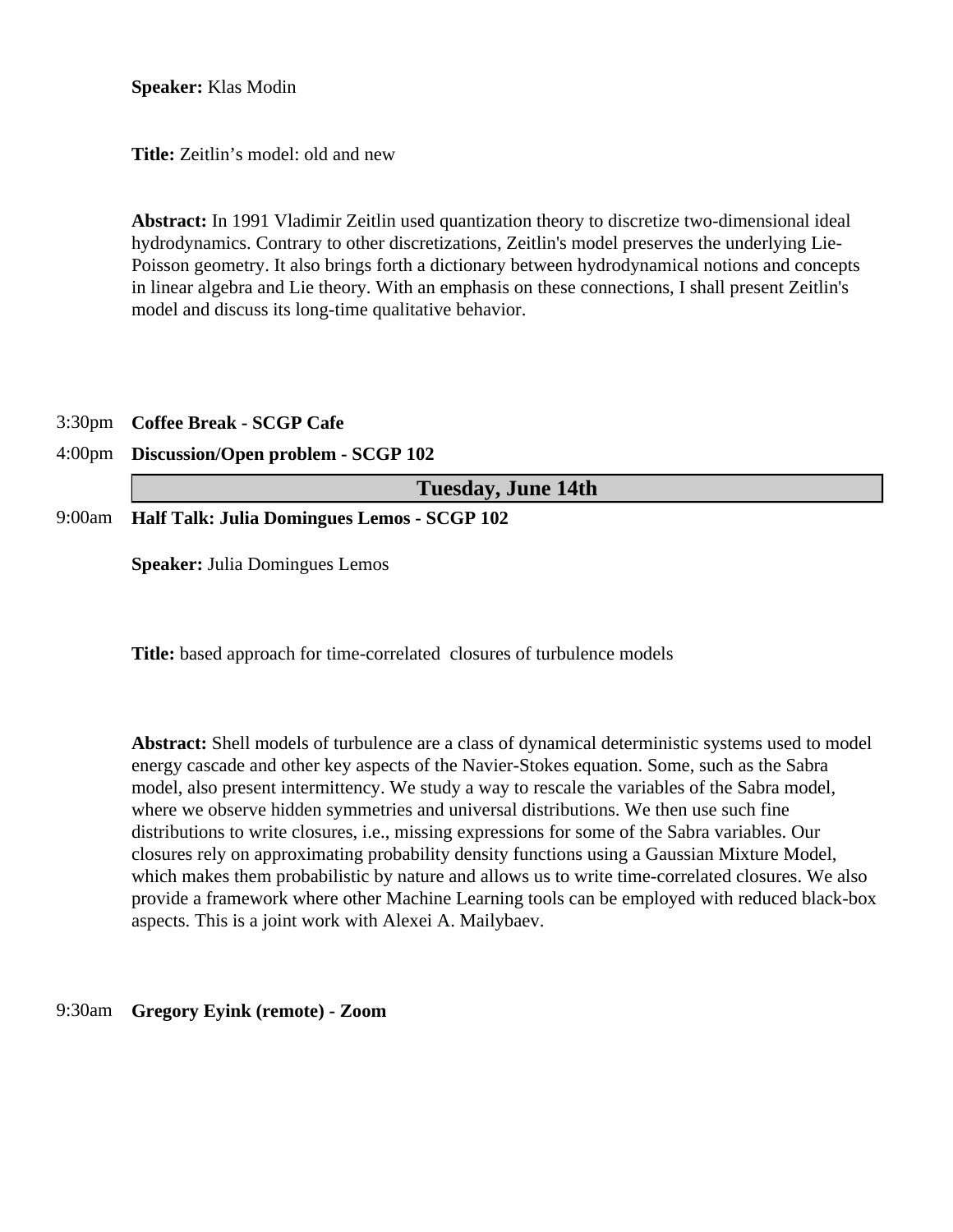**Speaker:** Gregory Eyink

**Title:** Onsager Theory for Momentum Cascade in Wall-Bounded Tubulence

**Abstract:** Experimental evidence shows that turbulent drag is either independent of Reynolds number Re (strong anomaly) or decaying morely slowly than the laminar rate  $\sim 1/Re$  (weak anomaly). This enhanced drag remains to be explained. Furthermore, existence of a strong anomaly for interior flows (pipes, channels, Taylor-Coulette or Rayleigh-Benard cells, etc.) seems empirically to require side-walls that are "hydraulically rough", while a strong anomaly is observed in exterior flows (wakes of bluff bodies, jets through orifices, grid turbulence, etc.) even when the walls are smooth! To explain these various observations, we develop a dynamical theory of the infinite Reynolds number limit in the spirit of the renormalization group. To regularize UV divergences of velocity-gradients in the bulk, we can use the standard approach of spatial coarsegraining/low-pass filitering/mollifying which removes eddies of size <?. Regularizing divergences right at the walls requires an additional operation, which we take to be "windowing out" the eddies at distance <h from the wall. The effective coarse-grained balance equations for the fluid momentum for finite h,?>0 have inviscid limits which correspond to weak Euler solutions. These balance equations contain, however, an unclosed term which represents "spatial cascade" of momentum to the wall. We study this turbulent momentum cascade by adapting prior approaches of Onsager and Duchon-Robert for energy cascade. First, we show that the direct inviscid limits of the viscous skin friction and the wall pressure exist, in the sense of distributions. We then show that these inviscid limits can be obtained from the flux of momentum to the wall, the skin friction from the tangential component and the pressure from the normal component. However, when the limiting Euler solution satisfies the no-flow-through condition at the wall in a suitable sense, then anomalous skin friction vanishes. In that case, all of the drag in the infinite Reynolds-number limit arises from "form drag" due to pressure forces and the latter can be computed from the weak Euler solution in the flow interior. We discuss how these results explain the experimental observations and we mention some further applications of the theory.

10:30am **Coffee Break - SCGP Cafe**

11:00am **Paco Torres de Lizaur - SCGP 102**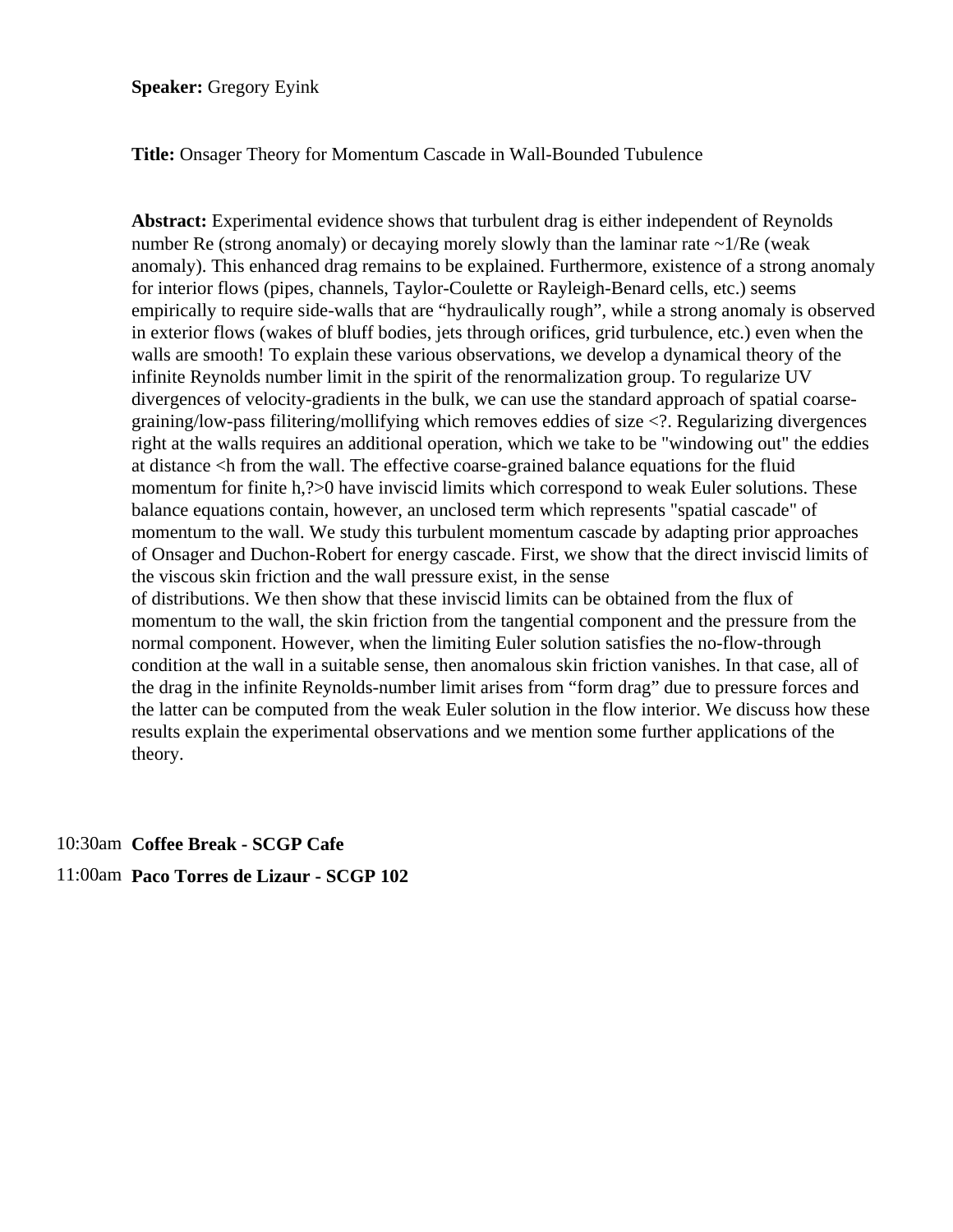**Speaker:** Paco Torres de Lizaur

**Title:** Invariant manifolds in the Euler equation

**Abstract:** Consider a finite dimensional family of smooth divergence-free vector fields, parametrized by some manifold N, and with the property that the solutions of the Euler equation with initial condition in the family remain there for all time, defining an ODE on N. I will review recent results on this type of invariant manifolds of fluid velocities and on the eulerian dynamics they describe. In particular, I will show that any first order ODE on any closed manifold N, possibly after arbitrarily small smooth perturbation, can be found as an invariant family of velocity fields on some other Riemannian manifold M.

#### 12:00pm **Lunch - SCGP Cafe**

#### 1:30pm **Vladmir Sverak - SCGP 102**

**Speaker:** Vladmir Sverak

**Title:** On self-similar singular solutions of the De Gregorio model

**Abstract:** The De Gregorio model was suggested in the 1990s by Salvatore De Gregorio as a modification of the well-known Constantin-Lax-Majda model. The modification involves adding an advection term, making the structure of the equation closer to the Euler equations. Similarly to the Constantin-Lax-Majda model, the De Gregorio model can play an important role in testing new ideas. The existence of self-similar singular solutions of the De Gregorio model on the real line was established a few years ago via a computer-assisted proof by Chen, Hou, and Huang. I will discuss recent joint work with Hao Jia on the existence of additional self-similar solutions. It turns out that the Chen-Hou-Huang solution is the first member of a countable family. The solutions have connections to other classical topics.

2:30pm **Bian Wu - SCGP 102**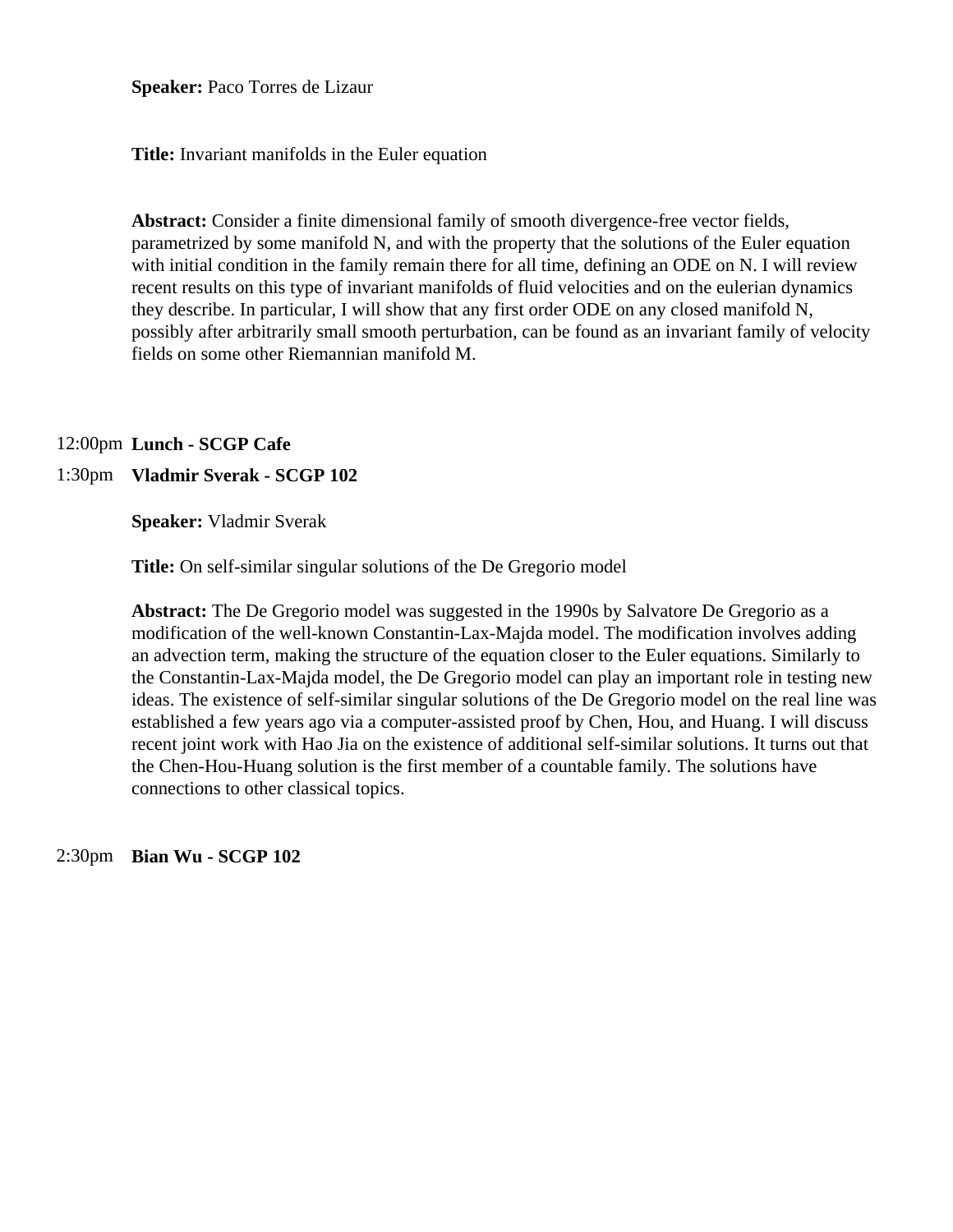#### **Speaker:** Bian Wu

**Title:** On stable solutions to the Euler equations in convex planar domains

**Abstract:** On convex planar domains, given an initial vorticity with one sign, I will talk about the regularity and geometric properties of the dynamically stable solutions to the Euler equations in the coadjoint orbit of the initial vorticity. These flows have elliptic stagnation points. Under some nondegeneracy conditions on the data, we show they are Holder continuous and have convex level curves. We also give a detailed description for the set of stagnation points. If the initial vorticity has nice level set topology, these stable solutions are in the L^\infty-strong closure of the coadjoint orbit. We also demonstrate the sharpness of most assumptions we made.

#### 3:30pm **Coffee Break - SCGP Cafe**

#### 4:00pm **Discussion/Open problems - SCGP 102**

**Wednesday, June 15th**

9:00am **Half Talk: Karim Khalil - SCGP 102**

**Speaker:** Karim Khalil

**Title:** TBA

**Abstract:** TBA

9:30am **Tom Hou (remote) - Zoom**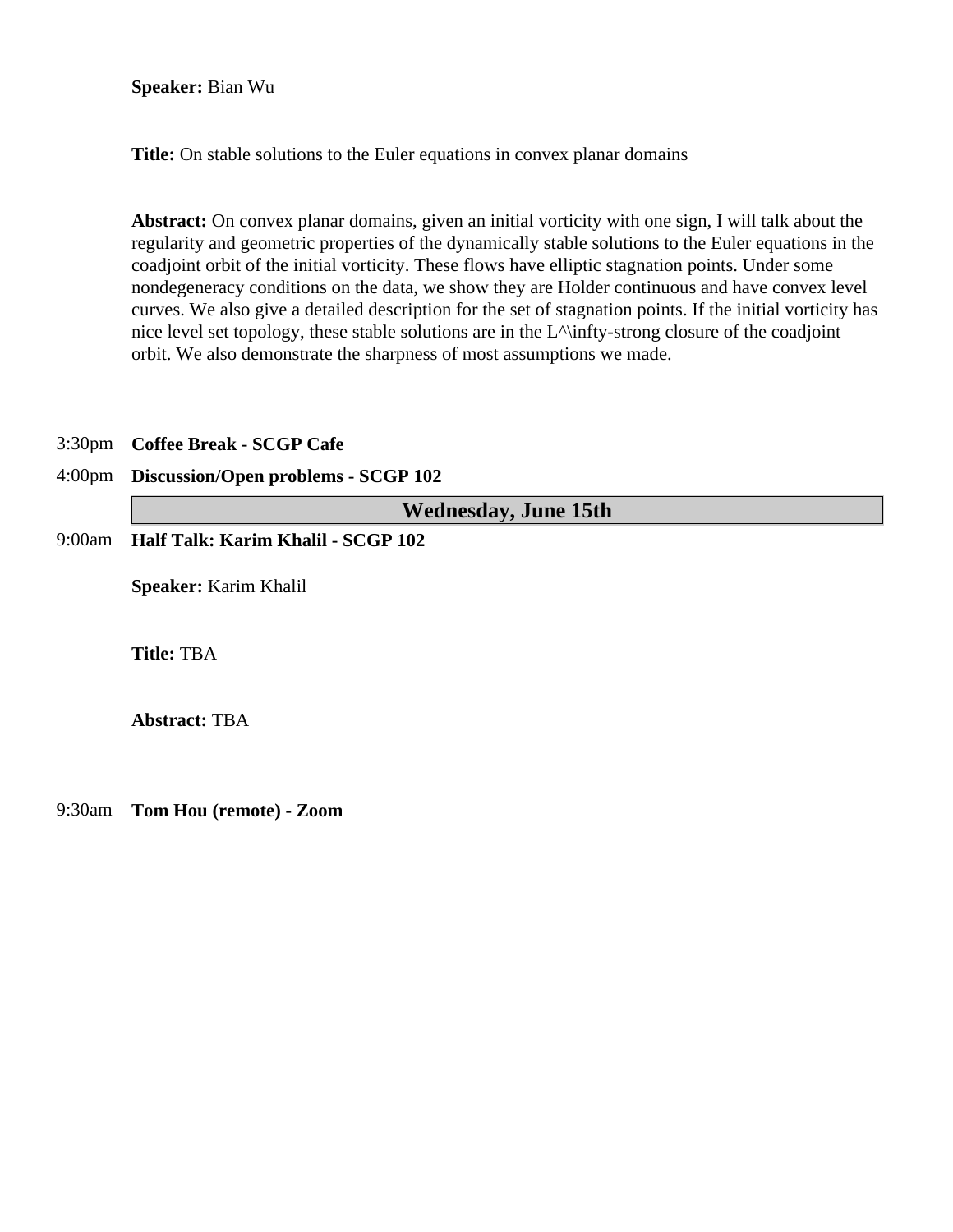#### **Speaker:** Tom Hou

**Title:** Potentially singular behavior of 3D incompressible Navier-Stokes equations

**Abstract:** Whether the 3D incompressible Navier-Stokes equations can develop a finite time singularity from smooth initial data is one of the most challenging problems in nonlinear PDEs. In this talk, I will present some new numerical evidence that the 3D Navier-Stokes equations develop nearly self-similar singular scaling properties with maximum vorticity increased by a factor of \$10^7\$. This potentially singular behavior is induced by a potential finite time singularity of the 3D Euler equations. Unlike the Hou-Luo blowup scenario, the potential singularity of the 3D Euler and Navier-Stokes equations occurs at the origin. We have applied several blowup criteria to study the potentially singular behavior of the Navier-Stokes equations. The Beale-Kato-Majda blow-up criterion, the blowup criteria based on the growth of enstrophy and negative pressure, the Ladyzhenskaya-Prodi-Serrin regularity criteria all seem to imply that the Navier-Stokes equations develop a potential finite time singularity. Moreover, some preliminary computational results using the dynamic rescaling formulation show that the potential singular solution is nearly self-similar.

#### 10:30am **Coffee Break - SCGP Cafe**

#### 11:00am **Tristan Buckmaster (remote) - Zoom**

**Speaker:** Tristian Buckmaster

**Title:** Smooth Imploding Solutions for 3D Compressible Fluids

**Abstract:** Building upon the pioneering work of Merle-Rodnianski-Szeftel, we construct exact, smooth self-similar imploding solutions to the 3D isentropic compressible Euler equations for ideal gases for all adiabatic exponents. For the particular exponent 7/5, corresponding to diatomic gasses, akin to the result of Merle-Raphael-Rodnianski-Szeftel, we show the existence of a sequence of smooth, self-similar imploding solutions. In addition, we provide simplified proofs of linear stability and non-linear stability which allows us to construct asymptotically self-similar imploding solutions to the compressible Navier-Stokes equations with density independent viscosity for the adiabatic exponent 7/5 and density bounded from below.

#### 12:00pm **Lunch - SCGP Cafe**

#### 1:30pm **Boris A. Khesin (remote) - Zoom**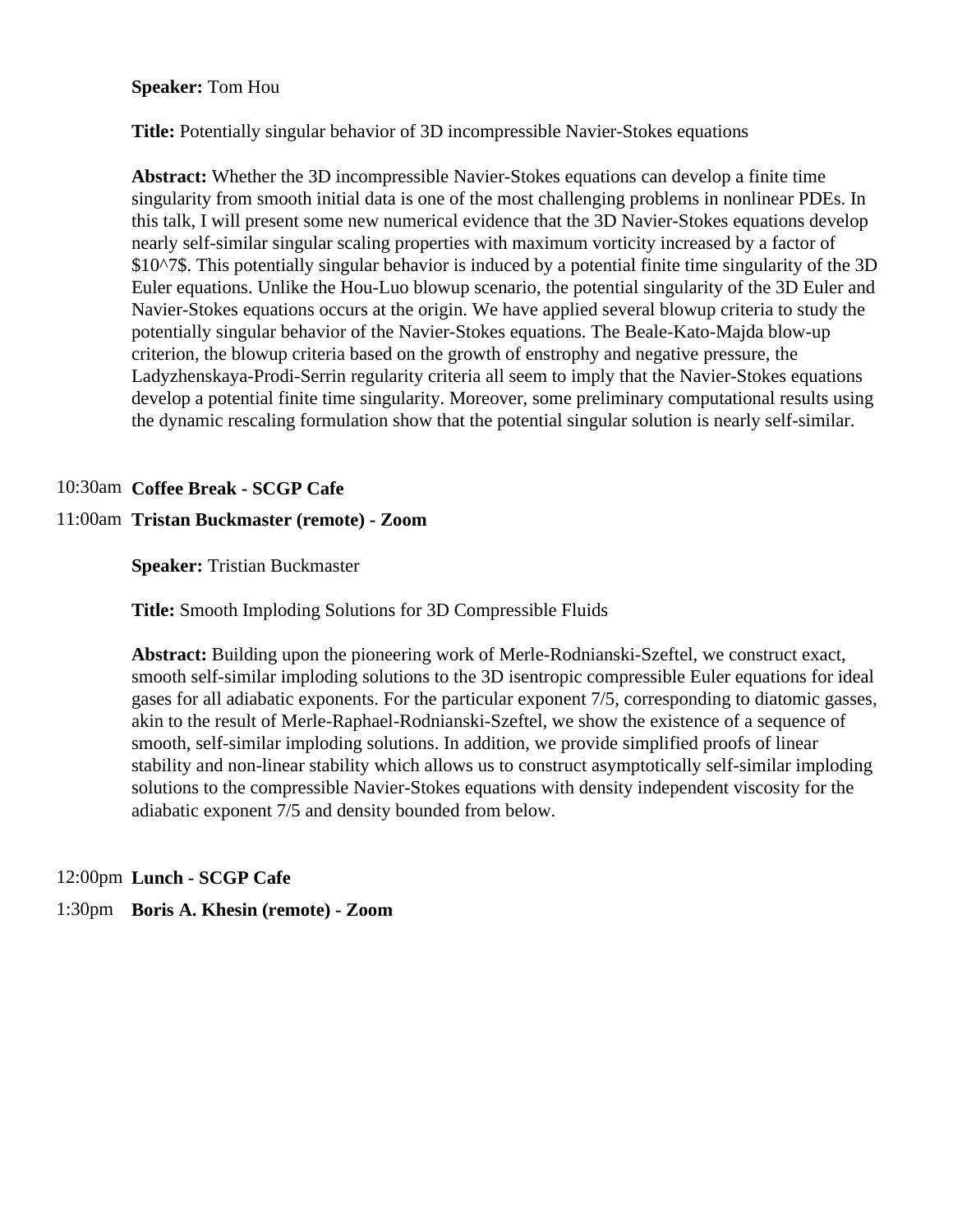**Speaker:** Boris A. Khesin

**Title:** Hamiltonian geometry and the golden ratio in the Euler hydrodynamics

**Abstract:** The binormal (or vortex filament) equation provides the localized induction approximation of the 3D incompressible Euler equation. We present a Hamiltonian framework for the binormal equation in higher-dimensions and its explicit solutions that collapse in finite time. On the other hand, by going to lower dimensions, we observe a curious appearance of the golden ratio in the motion of point vortices in the plane. This is a joint work with C.Yang and H.Wang.

#### 2:30pm **Daniel Peralta-Salas - SCGP 102**

**Speaker:** Daniel Peralta-Salas

**Title:** Lagrangian complexity in 3D steady Euler flows.

**Abstract:** I will present some recent (and not so recent) results on the dynamics of smooth stationary solutions to the 3D Euler equation. This includes Arnold's structure theorem (and its implications) and recent developments on the universality of Beltrami flows obtained in joint work with P. Berger and A. Florio.

- 3:30pm **Coffee Break SCGP Cafe**
- 4:00pm **Discussion/Open problems SCGP 102**

**Thursday, June 16th**

9:00am **Half Talk: Patrick Heslin - SCGP 102**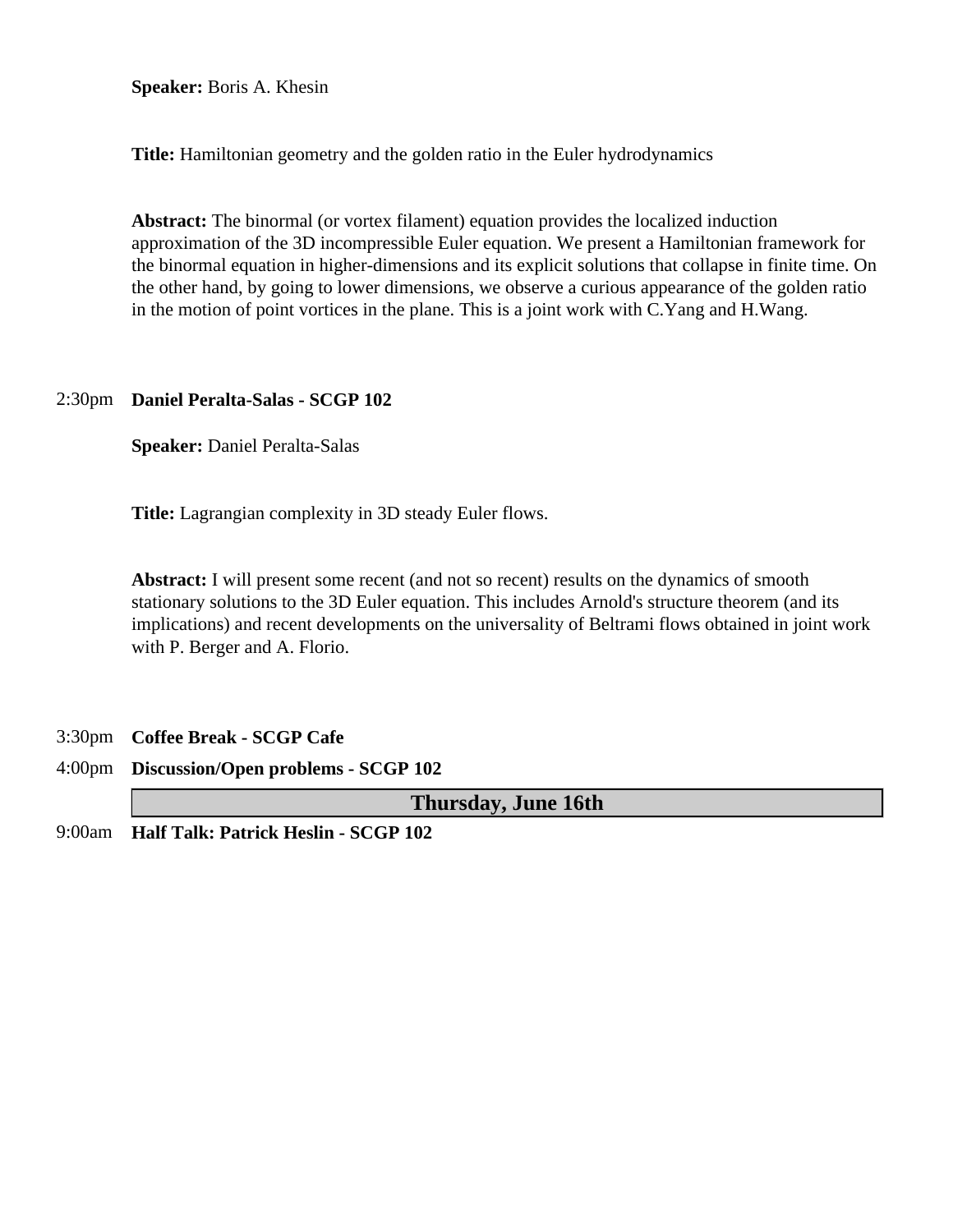**Speaker: Patrick Heslin** 

**Title:** Two-Point Boundary Value Problems on Diffeomorphism Groups

**Abstract:** V. Arnold observed in his seminal paper that solutions of the Euler equations for ideal fluid motion can be viewed as geodesics of a certain right-invariant metric on the group of volumepreserving diffeomorphisms,  $D \mu(M)\$ . In their celebrated paper Ebin and Marsden provided the formulation of the above in the \$H^s\$ Sobolev setting. Here they proved that the space of \$H^s\$ volumorphisms can be given the structure of a smooth, infinite dimensional Hilbert manifold. They illustrated that, when equipped with a right-invariant \$L^2\$ metric, the geodesic equation on this manifold is a smooth ordinary differential equation. They then applied the classic iteration method of Picard to obtain existence, uniqueness and smooth dependence on initial conditions. In particular, the last property allows one to define a smooth exponential map on  $D \mu^s(M)$  in analogy with the classical construction in finite dimensional Riemannian geometry. Hence, the work of Arnold, Ebin and Marsden allows one to explore questions of ideal fluid motion armed with tools from Riemannian geometry. In this talk I will present some results about the behaviour of geodesics on these Hilbert manifolds, when they are framed as solutions to a two-point boundary value problem.

#### 9:30am **Gerard Misiolek - SCGP 102**

**Speaker:** Gerard Misiolek

**Title:** Conjugate points in fluid motion

**Abstract:** e 1960's V. Arnold showed that a flow of an ideal fluid traces out a geodesic curve in the group of volume-preserving diffeomorphisms. He posed a number of questions concerning existence and properties of conjugate points along fluid flows. After describing the relevant geometric background I will give a brief overview of some more recent results concerning the structure and distribution of these points.

10:30am **Coffee Break - SCGP Cafe**

11:00am **Steve Preston - Zoom**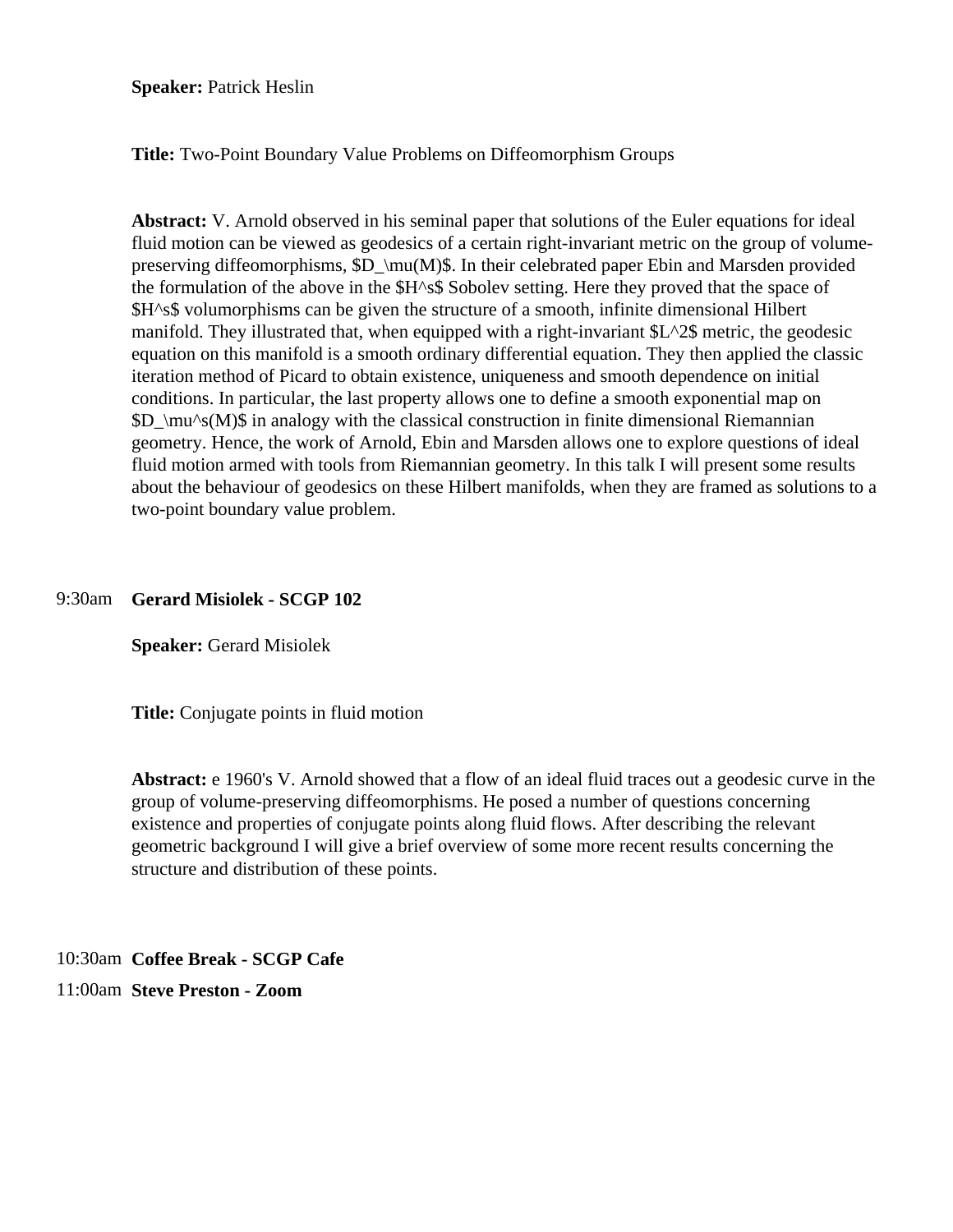**Speaker:** Steve Preston

**Title:** Conjugate point criteria in 2D hydrodynamics

**Abstract:** I will present a new criterion for finding conjugate points along the geodesics in the areapreserving diffeomorphism group that come from steady 2D Euler flows, which generalizes the criterion of Misiolek. For rotationally symmetric flows, this criterion captures all of the known conjugate points, and in a few situations it can be checked more easily. I will also show how to answer several questions posed by Drivas, Misiolek, Shi, and Yoneda in the recent paper "Conjugate and cut points in ideal fluid motion."

12:00pm **Lunch - SCGP Cafe**

#### 1:30pm **Uriel Frisch (remote) - Zoom**

**Speaker:** Uriel Frisch

**Title:** TBA

**Abstract:** TBA

#### 2:30pm **Alexander Schnirelman (remote) - Zoom**

**Speaker:** Alexander Schnirelman

**Title:** Asymptotic geometry and asymptotic dynamics of 2-d ideal incompressible fluid

**Abstract:** Consider the flow of the ideal incompressible fluid in a bounded 2-dimensional domain M. It is described by the velocity field  $u(x,t)$ . How does this field behave as the time t goes to infinity? In this talk I concentrate on the geometrical side of this problem. The configuration space of the fluid is the group D of volume preserving diffeomorphisms with the energy metric. As a metric space, D has infinite diameter (Eliashberg & Ratiu); therefore it makes sense to consider its asymptotic space (or asymptotic cone) at infinity (Gromov). Its structure turns out to be quite rich, and provides valuable clues on the actual long-time behavior of the flows.

3:30pm **Coffee Break - SCGP Cafe**

4:00pm **Discussion/Open Problems - SCGP 313**